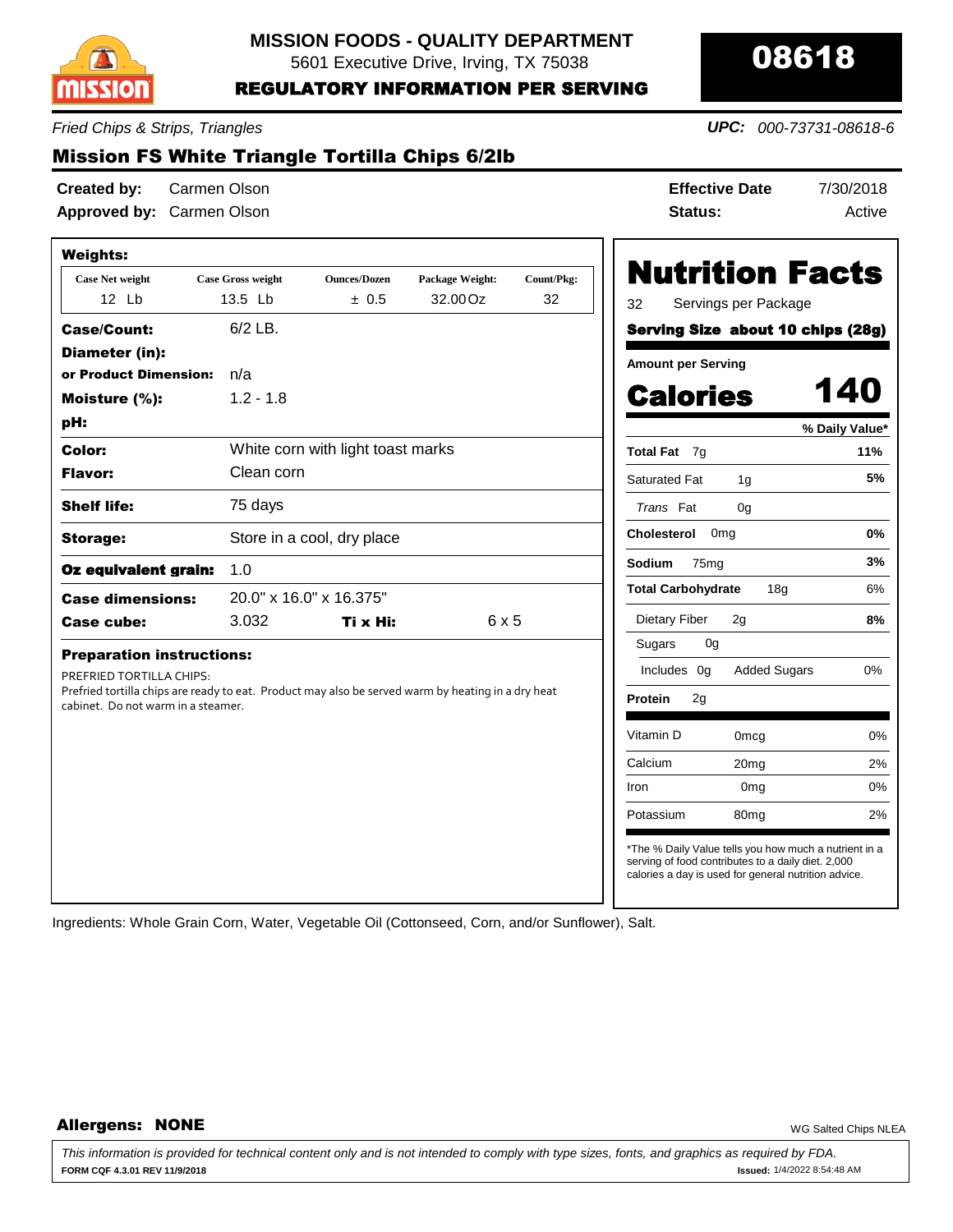# **Premium Cheddar Cheese Sauce**

#### **JTM Item Number: 5705**

| <b>Nutritional</b>   | Per      | Per       |
|----------------------|----------|-----------|
| <b>Information</b>   | Serving  | 100 Grams |
| Serving Size (oz.)   | 1.82     | 3.53      |
| Serving Size (g)     | 51.6     | 100.0     |
| Servings Per Case    | 263      | 136       |
| Calories (kcal)      | 112      | 218       |
| Protein (g)          | 6        | 13        |
| Carbohydrates (g)    | 2        | 3         |
| Dietary Fiber (g)    | 0        | 0         |
| Total Sugar (g)      | 1        | 2         |
| Added Sugar (g)      | 0        | 0         |
| Fat $(q)$            | 9        | 17        |
| Saturated Fat (g)    | 4.9      | 9.5       |
| Trans Fatty Acid (g) | 0.0      | 0.0       |
| Cholesterol (mg)     | 26       | 50        |
| Vitamin D (mcg)      | $\Omega$ | 0         |
| Calcium (mg)         | 204      | 395       |
| $lron$ (mg)          | $\Omega$ | 0         |
| Potassium (mg)       | 278      | 539       |
| Sodium (mg)          | 414      | 801       |

#### **Product Specifications**

| UPC (GTIN)          | 000  |
|---------------------|------|
| Case Pack           | 30#  |
| Net Weight          | 30.0 |
| <b>Gross Weight</b> | 31.3 |
| Case Length         | 15.4 |
| Case Width          | 11.8 |
| Case Height         | 6.88 |
| Case Cube           | 0.73 |
| TixHi               | 10x  |
| <b>Shelf Life</b>   | 730  |
|                     |      |

00049485057055 30# 6 Bags 30.000 31.300 15.440 11.810  $6.880$ 0.730 10x7<br>730

## **Product Title**

CHEESE SAUCE

#### **Ingredients**

CHEDDAR CHEESE (pasteurized milk, cheese culture, salt, enzymes), WATER, NONFAT DRY MILK, SODIUM PHOSPHATES AND POTASSIUM PHOSPHATES, CONTAINS LESS THAN 2% OF MODIFIED FOOD STARCH, SEASONING (potassium chloride, flavor [contains maltodextrin]), SALT, PAPRIKA EXTRACT, ANNATTO EXTRACT.

### **CN Statement: CN ID Number:096771**

This 30 lb case provides 263 servings 1.82 oz each. Each 1.82 oz serving (by weight) of Cheese Sauce provides 1.00 oz equivalent meat alternate for Child Nutrition Meal Pattern Requirements. (Use of this logo and statement authorized by the Food and Nutrition Service, USDA 02-18.)

#### **Allergens**

Milk

### **Preparation**

KEEP FROZEN Place sealed bag in a steamer or in boiling water. Heat Approximately 45 minutes or until product reaches serving temperature. CAUTION: Open bag carefully to avoid being burned.

June 14, 2022